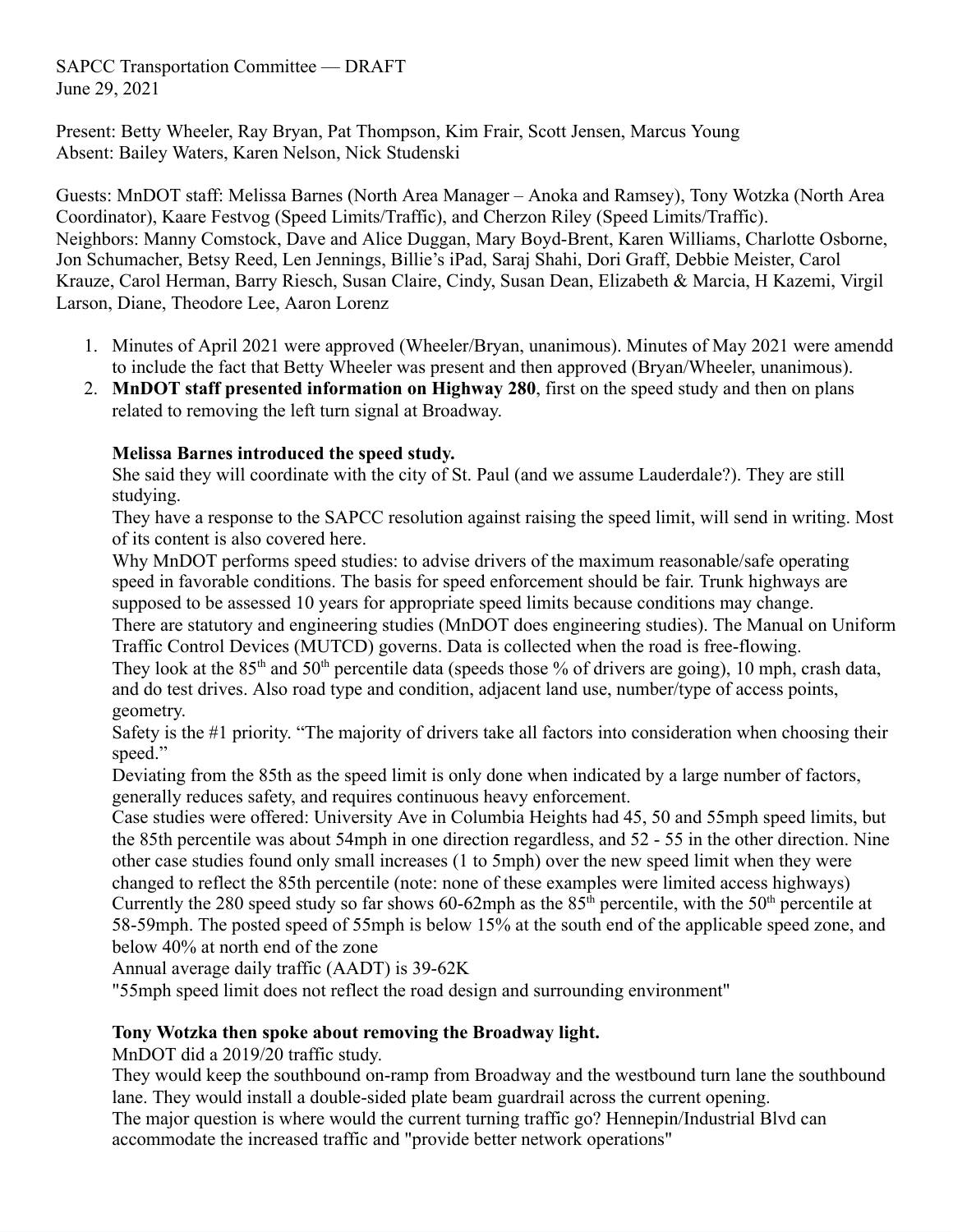The current 5-6K ADT would shift from 280/Broadway (out of 14K currently on Broadway). About half  $-3$  or 3.5K — would go to Hennepin (added to Hennepin's current 15K). The dual left turn lane that was added at Larpenteur back in 2009 will accommodate the added traffic.

They have projected to 2045, but it was very hard to decipher where they think the vehicles go in general, and they didn't spend much time explaining this (and this is more Minneapolis's problem) At the 280/Broadway intersection, they expect 90% fewer crashes ("conflicts").

They consider the current crash rate at Broadway "critical" because it above 1 (1.66) on the measurement compared to similar intersections (signalized, high volume intersections). Between 2015 and 2019, there were 69 crashes (which = 1.15 per month). 51 rear-end, 13 side-swipe, 3 ran off the road to the right, 1 left turn main line, and 1 other. 53 were property damage only, 16 were minor injuries. \*No serious injuries or deaths.\*

### **Community questions and comments**

Barry: The Como ramps are more dangerous than the Broadway light. Too many trees are being used for sound walls.

Debbie: This has implications for Rethinking I-94. Changing the speed limit on 280 is disingenuous to the Rethinking I 94 process. Changing the speed limit based on the 85<sup>th</sup> percentile because people are speeding is old thinking. Climate change needs to be the primary thing in planning. Betsy: It makes no sense to have a higher speed limit on 280 than 94.

Jon: You want to raise it because people don't comply? Makes no sense. It's a short stretch, even without the Broadway light, there are trucks merging – some people now go 70 and dart among the trucks. Jockeying for position. The existence of the Broadway light creates gaps in the southbound traffic so people can merge coming in from Como and Hennepin. This is a solution looking for a problem. Karen agrees with Debbie (from the chat)

Manny: Used to run the FedEx terminal off of Broadway, made much use of the Broadway/280 access. 280 is tricky, you have to have your wits about you. Industrial seems like it wouldn't take that much traffic.

Dori: Enters 280 at Como daily. Higher speed increases noise. This is a poor use of funds. Pavement changes and sound walls, doing something about the racing cars.

Dave and Alice: Oppose removal of the light and the speed limit increase. Entries and exits require almost instant stops or merge problems that will be aggravated by the speed increase. Driver's ed is no longer taught as an inexpensive option in school, there's more distraction, more tailgating and weaving, not yielding to merging. Immigrant and international drivers, proximity to the U. Aging drivers with slower reflexes. Speed differentials from heavy trucks entering near Kasota/EPD and University/Territorial.

Carol K: 30 years on 280. Will there be a speed study on 94 and 36? (Answer: no study on 94; 36 study may be this year or next.) There seems no logic in changing the speed limit on 280 if the connecting highways on either side are at 55mph. Teaching new drivers to drive on 280 is already bad enough. Merges are the worst… money to make it safer should be spent on the merges. Stop and go, ability to get up to speed. There is no gain in time (20 seconds) for the whole length of the highway by going faster. Drag racing is a bigger problem.

Charlotte: 5mph saves 16 seconds.

Ray: bad weather, bridges are a recipe for disaster

# **MnDOT response:**

Driver compliance at 55mph is not there: raising the speed limit means less conflict with those who are going slower. Arbitrary enforcement is possible with the current speed limit. You are making law-breakers of your neighbors.

Marcia: I have a hard time accepting that. 5mph over the limit is what drivers think they can get away with... raise the limit, then people will go 5 more than the new limit. The speed limit indicates the safe speed to many drivers.

Pat: The slow-speed drivers are not doing that speed from choice but from physical reality, as with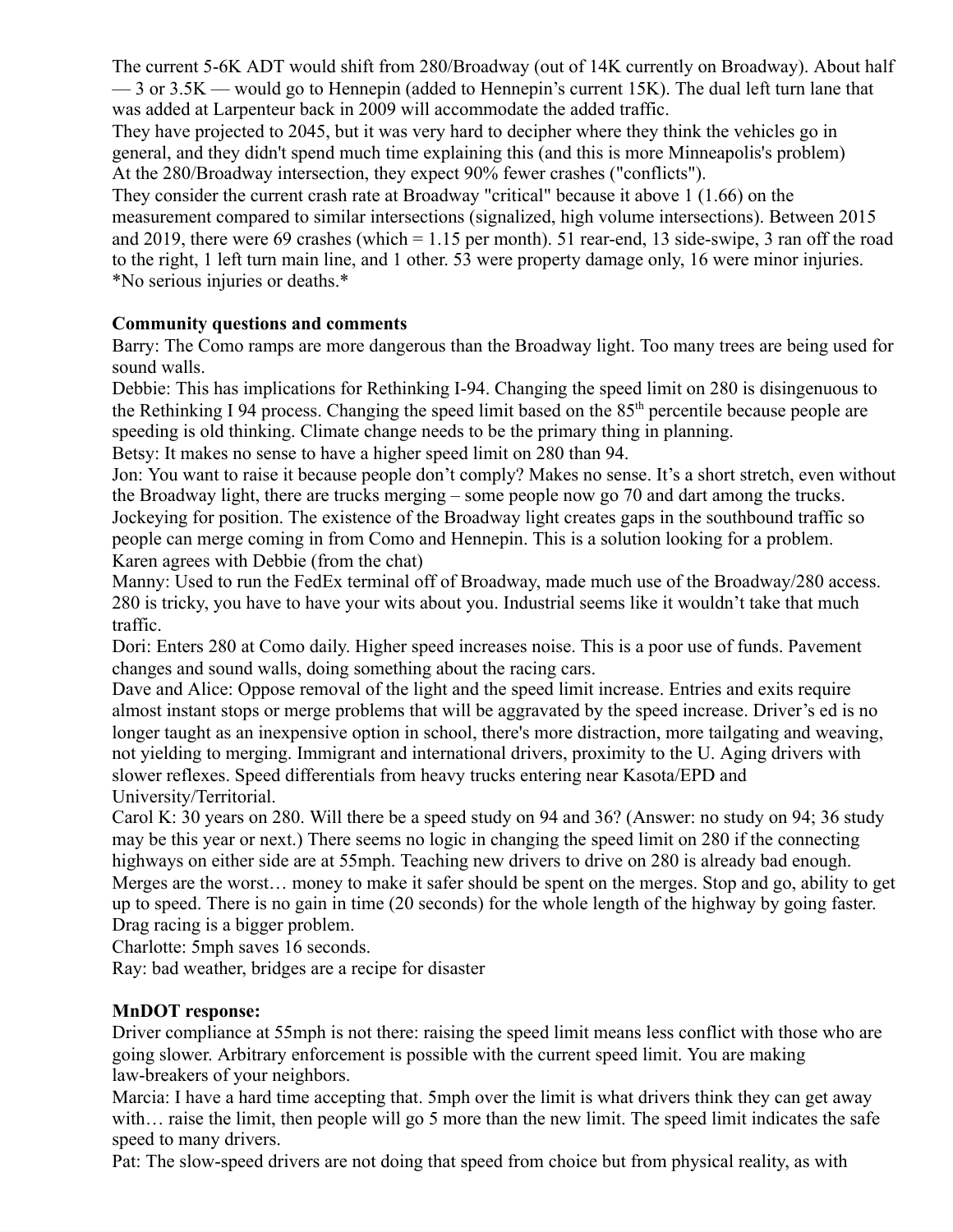heavy trucks entering the highway. Also, I have seen a study done for MnDOT (by a consultant called CH2M), about the time when speed limits were raised post-1997, which found "higher speed limits were associated with increases in fatal crashes that were substantially greater than would be expected based on the increase in VMT."

Melissa (MnDOT): We would have to look at that study. There is a pavement project to improve sound that way in planning. Ramps can be improved.

Betsy: 280 is a unique road, other roads' studies will not apply. It's an outlier. Increasing the speed limit between two highways that have lower speed limits makes no sense.

Karen: Noise and safety were much better when the speed limit was 45mph. Put it back.

Betty: Taking out the turn light is justifying the speed limit, it's tautological. Originally 280 was a lower speed highway, not necessarily a limited access highway, the elements that made it slower were

sequentially removed. Disproportionate impact – we are cut off from our neighbors to the west, people don't know Westgate is in Saint Paul/St. Anthony Park. This is going the wrong direction. State law requires stakeholder viewpoints. Forcing people to own a car is not the future, crossing the highway is being undermined. Climate change – you can't grow your way out of it with more speed. Slower speeds use fuel more efficiently, create less air pollution. Look to the future.

Melissa (MnDOT): Remote speed monitoring works (but is not allowed in Minnesota). Advocate for that kind of enforcement. They did study truck speeds specifically, found they were often going faster than the cars.

Debbie: Downsize it to make it a city road / boulevard.

Carol H: 280 is a connector rather than a true highway, why does it have to fall under the same classification?

Carol K: It's not a typical road, making us lawbreakers… that's a fallacy. That lawbreaking is everywhere so what is to be done? Don't patronize us – listen to us. We use this road daily.

Kaare (MnDOT): Urban highway speed limits are a legacy of the 55 federal limit, speed studies would dictate that all urban highway speeds should be higher.

Debbie: This is in the Rethinking I-94 study area, why is this being done now? St. Paul's city council resolution is clear on what the city wants in the highways in the city.

Melissa (MnDOT): The interchange is in the Rethinking I-94 area, but the 280 highway itself is not, the highway was on a schedule for this study and other work.

Sunny: 35E speed limit is 45mph, what about that?

Kaare (MnDOT): That was from an arbitration agreement. People don't go 45mph on 35E. Has not done a speed study. Trucks are banned there, causes truck traffic on Snelling.

Carol K: People on 35E seem to go more like 55… which indicates they don't go 60 70 or 75. I've never seen anyone get a ticket on 280.

Barry: The last year (during COVID) the speeding and highways have been crazy. This was not the time to conduct a speed study.

### **Broadway light removal comments:**

Ray: Removing it would make my life and work much harder. Harder for the businesses off of Broadway.

Carol K: Would repaving the turn lane to make it longer make it safer? Having the light definitely allows openings in the traffic for the drivers entering at ramps south of the light.

Betty: Modeling has GIGO (garbage in, garbage out) problem. On the traffic redistribution, for instance, Cemstone trucks coming from Energy Park Drive currently go to 280 to Broadway. Will they go up Raymond instead? Was that considered?

Melissa (MnDOT): Concern about potential for serious crashes, death. Longer turn lane wouldn't help. Risk of a left turn broadside (someone running the southbound red) especially. They use cell phone data to track where vehicles go. They are not done with outreach to the Minneapolis businesses nearby.

### **Wrapping up**

Melissa (MnDOT): The \$452K listed in the TIP is now \$250K because they've changed the design of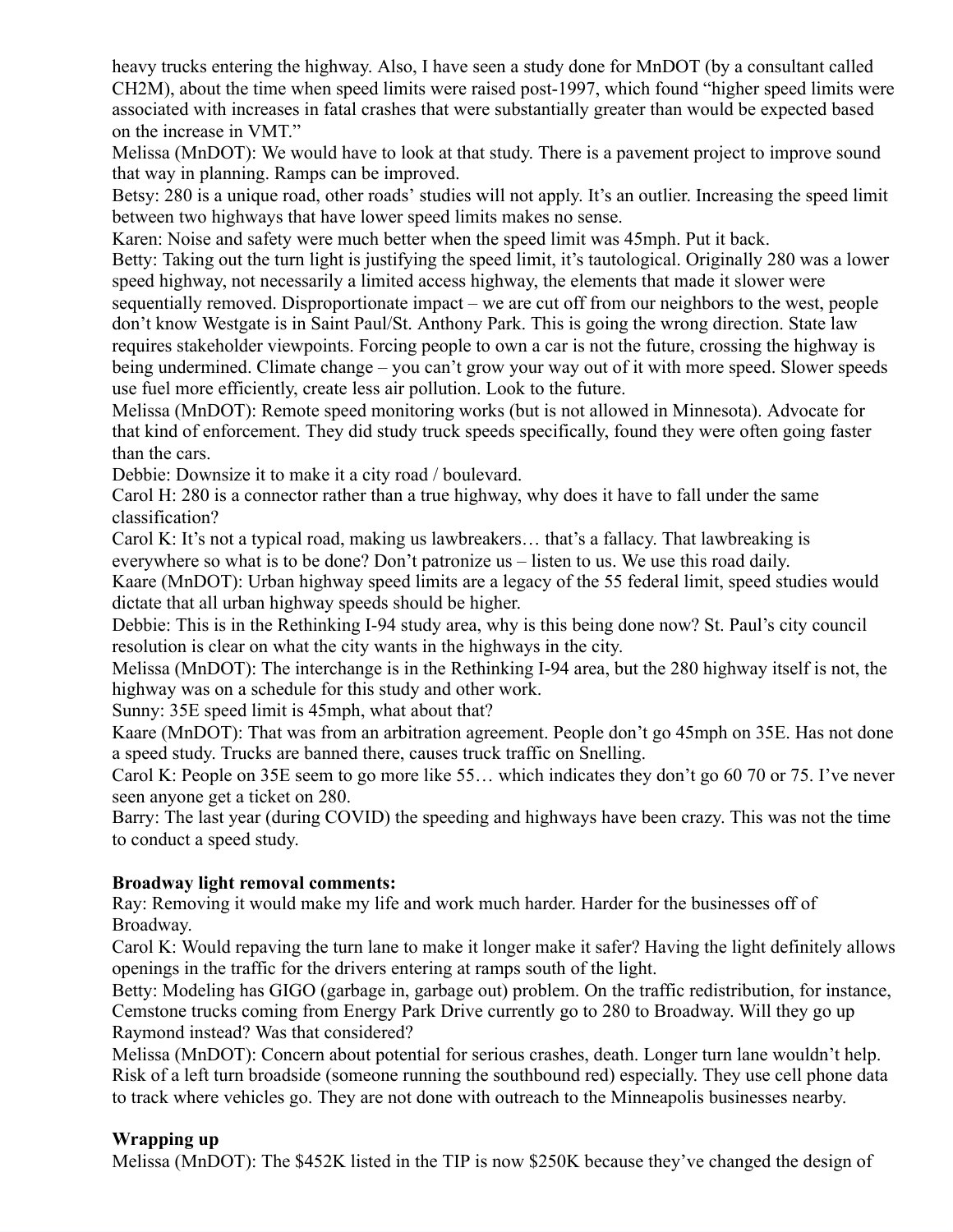the barrier. The speed study may be done this fall, maybe next year. The cities will have input. The reconsideration that appears to be underway of the 85<sup>th</sup> percentile rule and MUCTD is mostly about their application on city streets. Not so much on highways. Speed limits do not change the speed. There are opportunities to make changes to the safety of the roadway. (Editorial note: Will not address the pollution or climate/VMT and most likely not the sound issues.)

Pat: As requested before the meeting (but there wasn't time to get it from the archives), we would like crash data for a five-year period before the 35W bridge fell, the time after the bridge was rebuilt but while the speed limit was 50 south of Como, and then after the speed limit was raised to 55. (There was no speed study done when it was raised to 55.) Because there are different speed limits north and south of Como, it would make sense to also see the data of those time intervals by those segments, if it exists with that level of detail. Also, if you have a date listing of what the speed limit has been on 280 over time, that would be helpful.

Betty thanked all the attenders of the meeting for sharing their real-world experience.

3. Action item on Highway 280:

Betty Wheeler moved the following: SAPCC opposes removing the Broadway light and should make official comments in the TIP process. Ray Bryan seconded. Passed unanimously. Future topic: should we work on a resolution or motion on supporting automated (camera) enforcement of speed limits, as a fairer way to make our streets and highways safer and also fairer for all, without the pitfalls of selective enforcement? Overcoming the legal challenges?

- 4. Rethinking 94: Betty and Scott gave suggestions to a MnDOT consultant on improving the presentation, pare it down, make it easier to read/user friendly. Also on the content particular to SSAP.
- 5. MnDOT Livability Workshop: Next workshop's topic is Trust July 22 (they are always the  $4<sup>th</sup>$ Thursday at 10 a.m.). To get the link (it's done with Webex), email Hannah Rank, Hannah.Rank@state.mn.us
- 6. Semi truck parking on city streets: Do we want to urge the City Council to ban this if Minneapolis is considering a ban, so it doesn't all get pushed into Saint Paul? We had a brief discussion with no consensus.
- 7. Construction effects on street parking in South St. Anthony Park. Pat shared that Kathryn had an email exchange with one of SAPCC's former office neighbors from the Security Building about how tight street parking is, given all the construction and the construction workers parking. It was suggested that the Security Building owners talk to the Baker Court owners to see if they can work something out.
- 8. Updates:
- The Territorial Road sidewalk started work today. The contractors got lots done already! Will probably be done this week, but the contractor will have to come back to finish up around the dry well afterward. Benches, crosswalks and our project will be a major focus of our July meeting when we have final info on our grants.
- Environment Committee (with CEZ) will be planting 100 trees in SSAP this fall (probably October). Maybe look into root-watering stakes (Noll Hardware can get them). Find out about the project here: https://creativeenterprisezone.org/trees
- Cleveland reconstruction has been put off mostly until 2022 and 2023. Some work will happen behind the sidewalks after the Fair this year, but no street closures.
- Tree branch trimming: photos were taken and given to Saint Paul Forestry. One branch on Como is from a tree on private property, Kathryn will reach out to them.
- Parking minimums citywide policy: Eliminating minimums passed the Planning Commission last week, will be going to the City Council at some point relatively soon.
- Your Speed sign was finally moved, is now north-facing on Raymond just north of the co-op. Next location: northbound on Raymond north of the RR bridge. Given the construction on Territorial, probably drop that location? Add Hampden back. Both Hampden and Franklin have 25mph speed limits, so grouping those two together makes sense in terms of switching out the metal sign.
- The bike lane painting on Territorial is on hold waiting for repair of a camera that's needed for painting at night (due to high traffic levels) and also because of the current construction. We assume the roadbed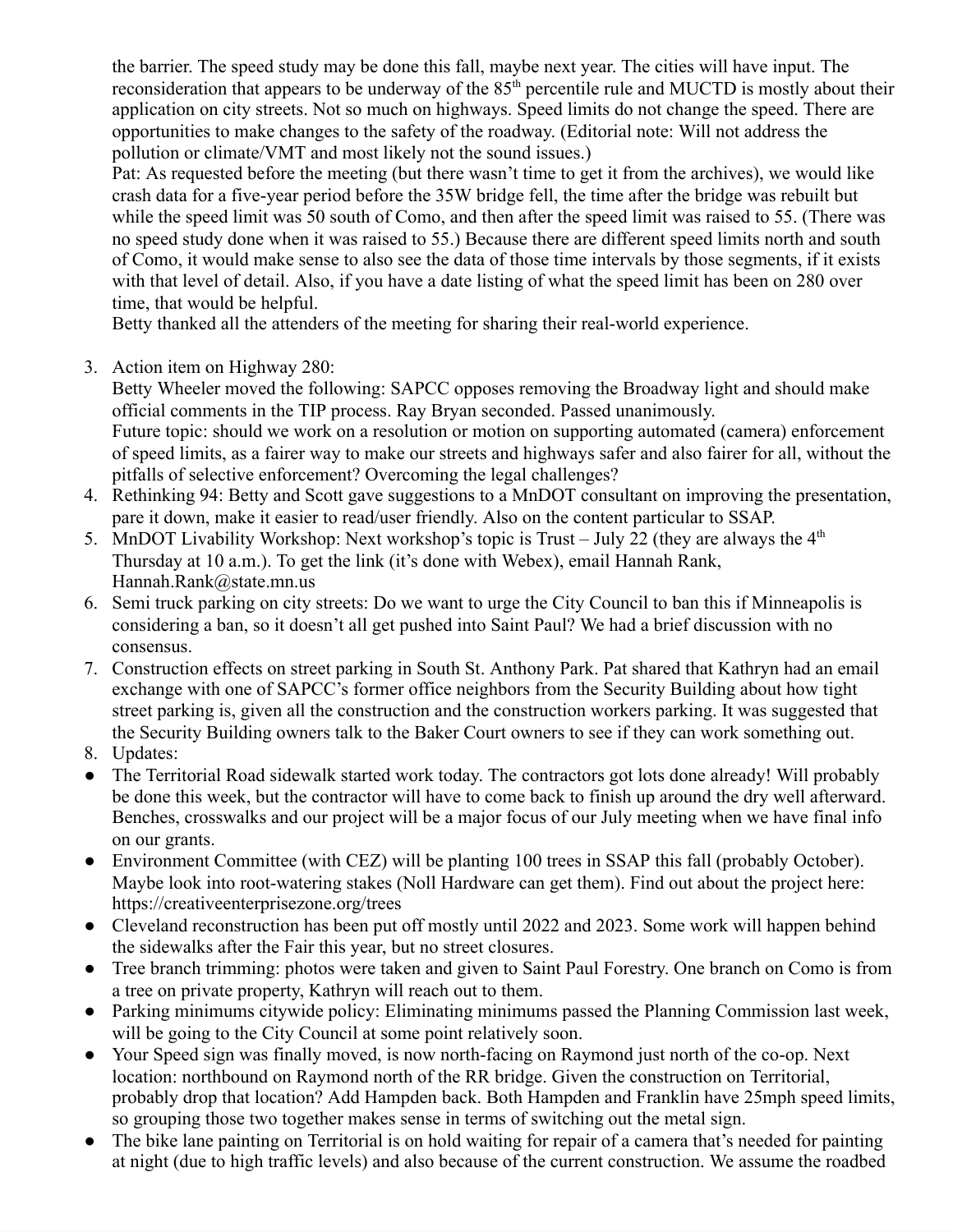will be put back in the same condition it started in after they are done. (Charles is also closed north of the Yellow Tree project near McDonalds.)

Meeting adjourned at 9:40 p.m.

*Photos of the Territorial sidewalk installation*



Looking west from Carleton



The new bumpout next to The Ray.